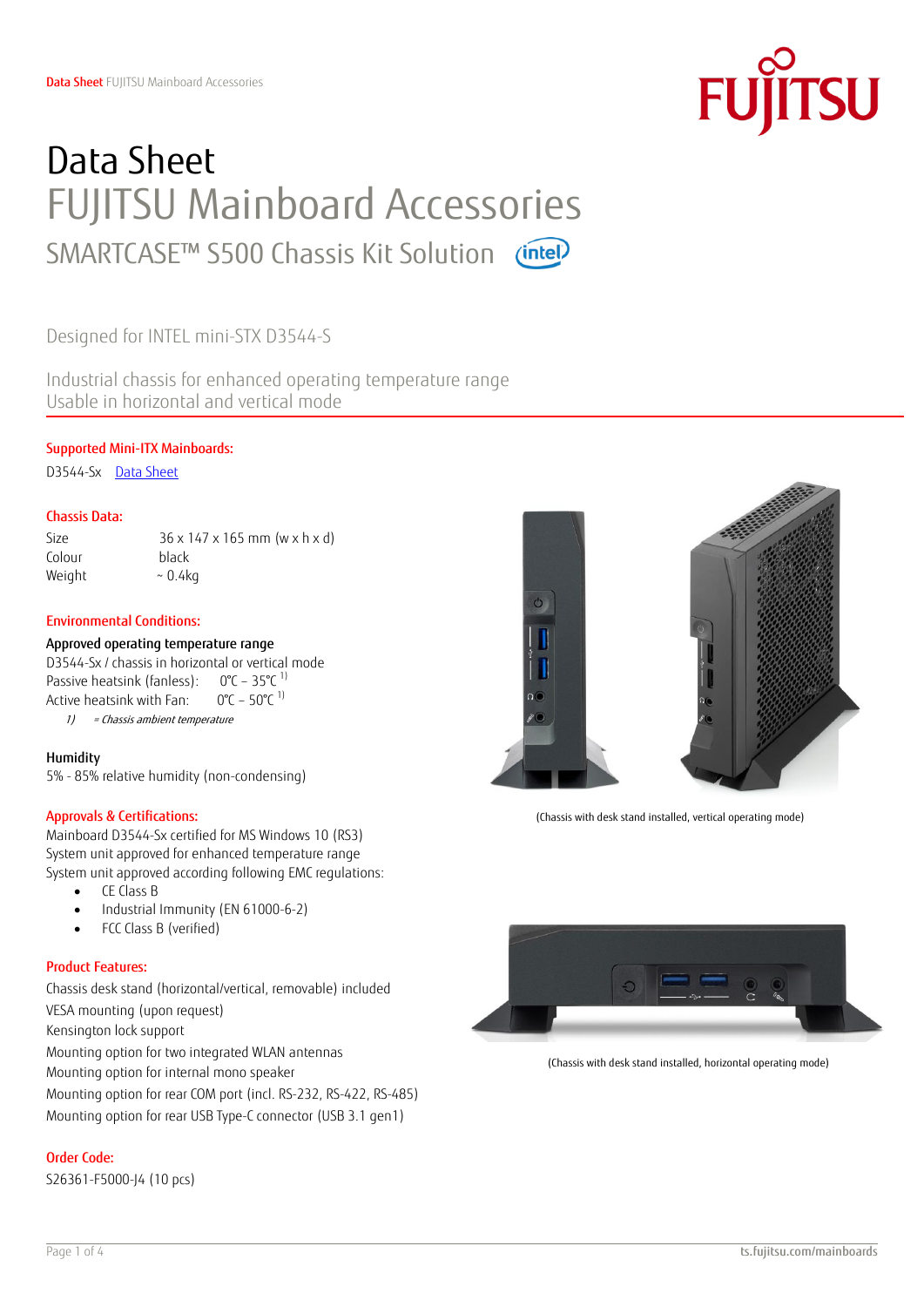### Features and benefits

#### Sample chassis configuration:

- Mainboard D3544-S
- Heatsink with fan
- M.2 2280 SSD
- M.2 2230 WLAN/Bluetooth (antenna not installed)
- SO-DIMM DDR4-2400



#### Chassis rear view

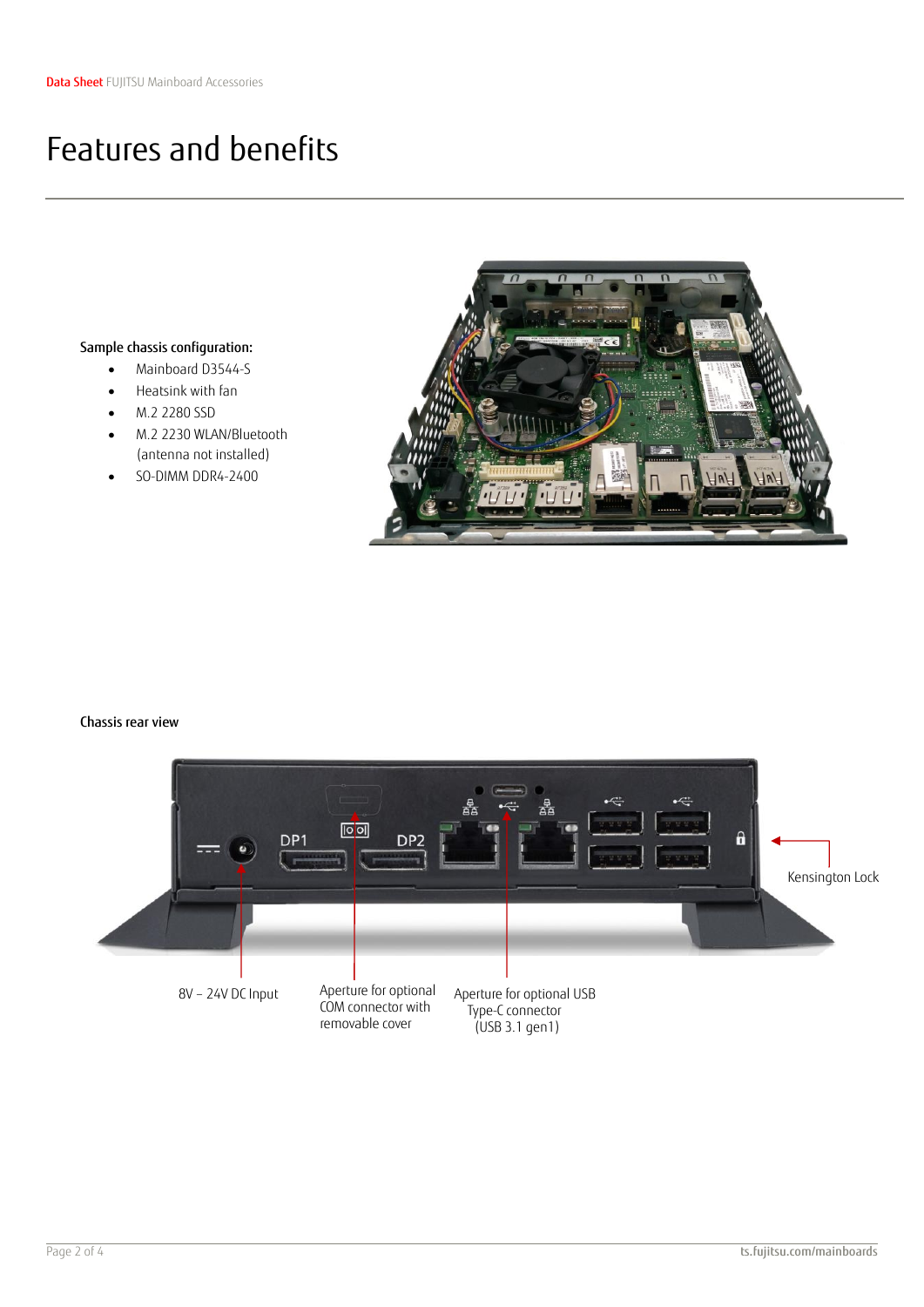# **FUJITSU**

## Data Sheet Fujitsu Mainboard Accessories Passive Mini-ITX Heatsink for Industrial Mainboards D3543-S / D3544-S - preliminary -

Passive Heatsink Kit for Mini-ITX mainboards – designed for fanless chassis solutions for Intel® embedded Gemini Lake SoC (System on Chip) for DDR4 2400 SDRAM Memory

#### Heatsink F5000-C010:

Full aluminium Spring-loaded mounting screws for specified downforce Recommended mounting screw torque (tbd)

#### Order Code:

S26361-F5000-C010 (backplate included)

#### Mounting Backplate: Metal backplate, provides 4 mounting threads for heatsink

#### Supported mainboards / processors:

D3544-S1: Intel® Celeron® Processor J4005 (DC@2.7GHz/ Max. 10W TDP) D3544-S2: Intel® Celeron® Processor J4105 (QC@2.5GHz/ Max. 10W TDP) D3544-S3: Intel® Pentium® Silver Processor J5005 (QC@2.8GHz/ Max. 10W TDP)

D3543-S1: Intel® Celeron® Processor J4005 (DC@2.7GHz/ Max. 10W TDP) D3543-S2: Intel® Celeron® Processor J4105 (QC@2.5GHz/ Max. 10W TDP) D3543-S3: Intel® Pentium® Silver Processor J5005 (QC@2.8GHz/ Max. 10W TDP)

#### Package Content:

Passive Heatsink (any of version #1 and/or version #2) Mounting Backplate



Heatsink

Version #1: LxBxH: 76 x 58 x 25.3 mm





Mounting Backplate